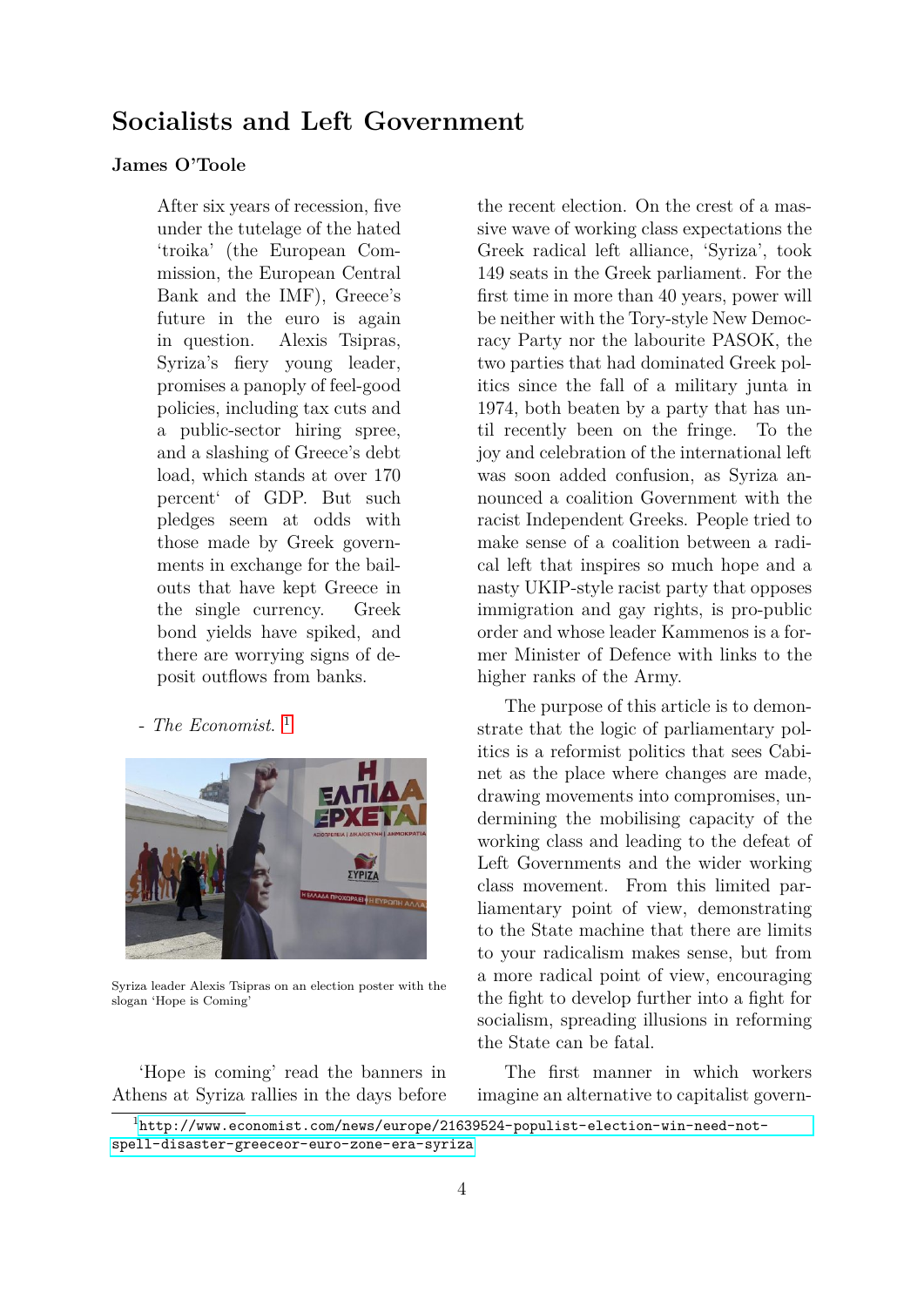ments or even a 'socialist' government will often be through the prism of parliament. The positive side of the growth of these radical left movements is that they represent for workers a rejection of austerity and workers' growing self-confidence. We have to start from an immense excitement about the rise of the radical left movements, like Podemos and Syriza, not excitement about the leaders such as Alex Tsipras, but excitement in seeing this shift as a reflection of the militancy of workers in Greece and Spain. We can also see in the desire for a 'left government' an initial and vague rejection of capitalism on the part of masses of workers. The growth of an 'authentic' Social Democratic or left reformist consciousness amongst hundreds of thousands of workers is a vital stepping stone to a revolutionary consciousness. Revolutionaries have to position themselves to engage with these masses of leftward-moving workers, learn to express themselves in language the workers understand, while at the same time learning how to translate our ultimate revolutionary objectives into present day tactics.

But there are contradictions in these formations with the leading figures moving to more traditional Labour Party style politics as they get closer to power. Key demands like cancellation of the debt are jettisoned. These political formations may appeal to the confidence of workers but also at the same time to the doubts of workers. They appeal to the desire to change things but they do so within the limits of the existing capitalist economy. Capitalists today cannot afford the reforms that they could during the post war boom, which lasted from the 1940s to 1973, and so any left government will very quickly have to decide whether or not to fight or capitulate as the ruling class can use their economic might, control of the banks and

also the media to strangle the left or to force a capitulation which demoralises the working class support base of the Government. The capitalists also control the police, army command, courts and unelected state machinery which they can use to declare a left government 'unconstitutional', or, at times of crisis, to overthrow by force.

Before returning to the question of tactics for socialists let's look at some examples of previous left governments. The debate about to what extent socialists can utilise parliament has been a dividing line in the socialist movement for more than a century. From the participation of French socialist Millerand in a cabinet with General Galliffet (who ordered the mass murder of workers after the 1871 Paris Commune!) right up to the electoral successes of the radical left in present day Europe, a crucial question is the nature of the state and the extent, if any, to which it can be used by the working class movement.

### **The Provisional Government Russia 1917**

'We of the older generation may not live to see the decisive battles of the coming revolution' said Lenin in January 1917<sup>[2](#page-1-0)</sup>, yet radical exiles like Lenin were soon to be free to travel back to Russia after the rising of February 1917. The Tsar abdicated on March 3rd. In his place was formed a Provisional Government which initially consisted of members of the capitalist parties and was led by Prince Lvov. Even the 'Council of the United Nobility' rallied to the Provisional Government as they understood that to turn back the tide of revolution would necessitate wearing a democratic mask. The government gave an amnesty to all those who had participated in previous rebellions and terror attacks,

<span id="page-1-0"></span><sup>2</sup>See Lenin, *Collected Works*, Vol 23 Moscow 1964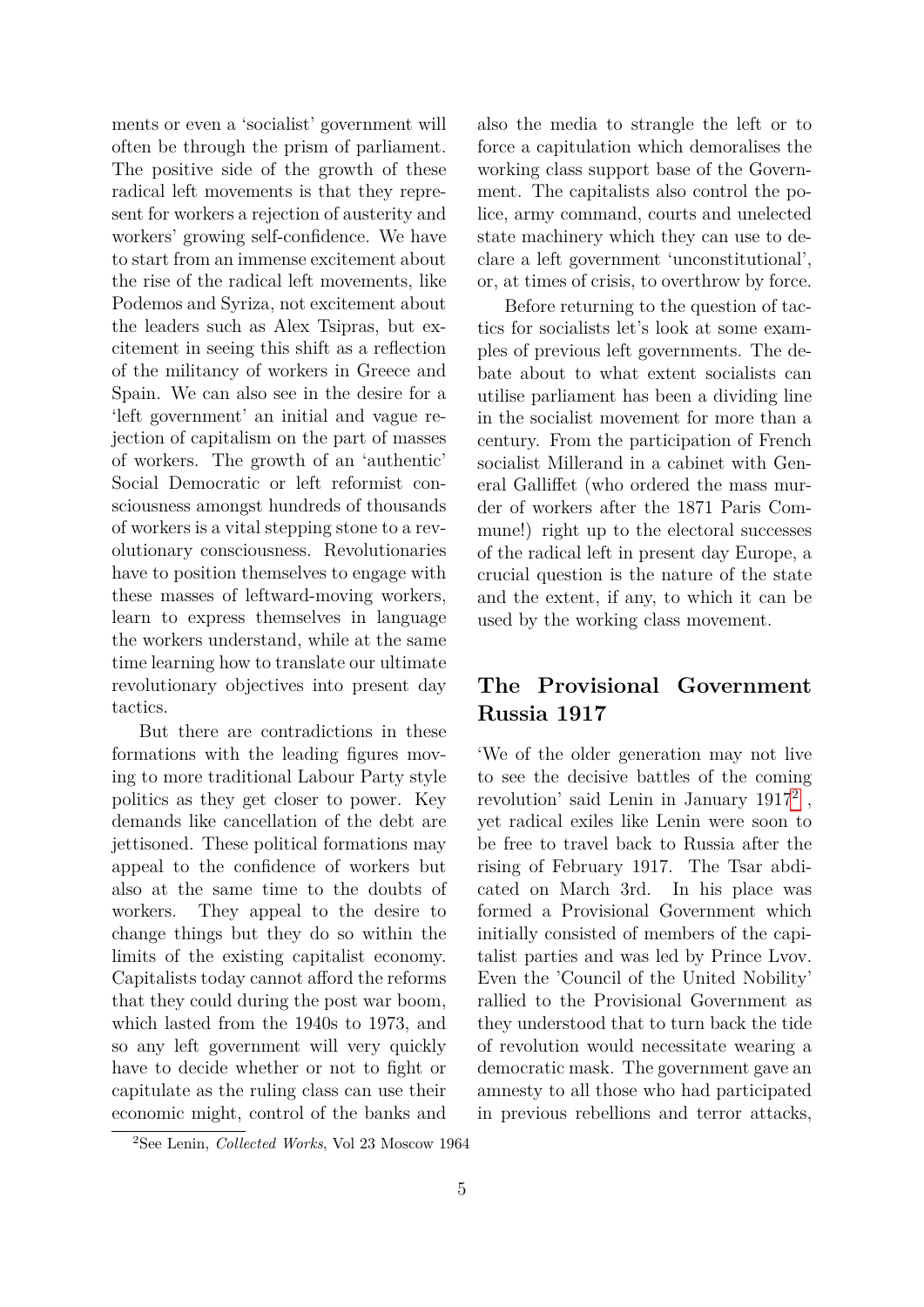abolished class restrictions and hereditary titles and declared freedom of the press. It seemed Russia was free.

The Provisional Government from the start had to share power with the worker's mass assemblies or 'Soviets'. The uneasy tension or 'Dual Power' situation couldn't last forever as a class society can't tolerate two sets of political masters. The next few months would be a struggle between the Provisional Government and the worker's assemblies, with a battle taking place within the worker's councils themselves, between those who wanted to render the Soviets subordinate to the Provisional Government and those, like Lenin and the revolutionary Bolsheviks, who wanted power transferred to the workers' councils.

The provisional government of landowners and capitalists started with one socialist on board, the lawyer Kerensky, but as the class struggle continued to escalate they brought in more. On May 5th agreement was reached and 6 socialist ministers joined the cabinet.

When a right-wing General, Kornilov, brought cannons onto the streets, the ensuing protest movement saw the government appoint a socialist Minister of Labour, a Menshevik Minister of Posts. But this participation by socialists in the provisional government didn't change the class aims of the government; to maintain private property, to continue the war and to reestablish discipline in the armed forces.

The Bolsheviks joined the protests under the banner: 'Down with the ten capitalist Ministers'. Lenin had returned from exile and won the Bolsheviks to the idea of power going to the workers' councils, the Soviets. He himself realised that although ultimately the revolution could only win with a transfer of power to the workers' councils, the majority of workers were not convinced of that yet and so the slogan,

'All power to the soviets', was a bit premature.. It was necessary to adopt slogans that put pressure on the provisional government to adopt a more left-wing stance but the Bolsheviks had no illusions in the government but did this to cut the umbilical cord connecting the masses to the compromisers in the soviets and in the provisional government.

By the summer the regime was falling apart with economic collapse encouraged by the bosses.. There was a growing peasant revolt outside the cities. Lenin called for the profits of the millionaires to be published and for the arrest of fifty to one hundred of them. Although at the soviet congress only one in seven delegates was a Bolshevik, on the streets the masses were 'thick with Bolsheviks'. At the end of June the machine gun regiment and a significant minority of workers were sick of the compromisers leading the soviets and called for an assault on the Provisional Government. A minority of the most militant workers and soldiers already wanted a second revolution. The Bolsheviks knew that a premature insurrection could wreck the whole revolution. The government could deal with a minority uprising and drown it in blood. They almost got their opportunity in July 1917. The question was how to avoid walking into a trap.

By July the tensions were mounting and the machine gun regiment would wait no longer and went into the streets. The rank and file Bolsheviks went with the masses. Crowds of thousands gathered at the Bolshevik HQ where Lenin and others tried to pour cold water on the more extreme demands from the crowds. 80,000 workers from the massive Putilov works marched to the HQ for answers. The next day on July 4th the Bolshevik military committee joined the protests to protect them from the counter revolution. Government troops fired on the protests to pro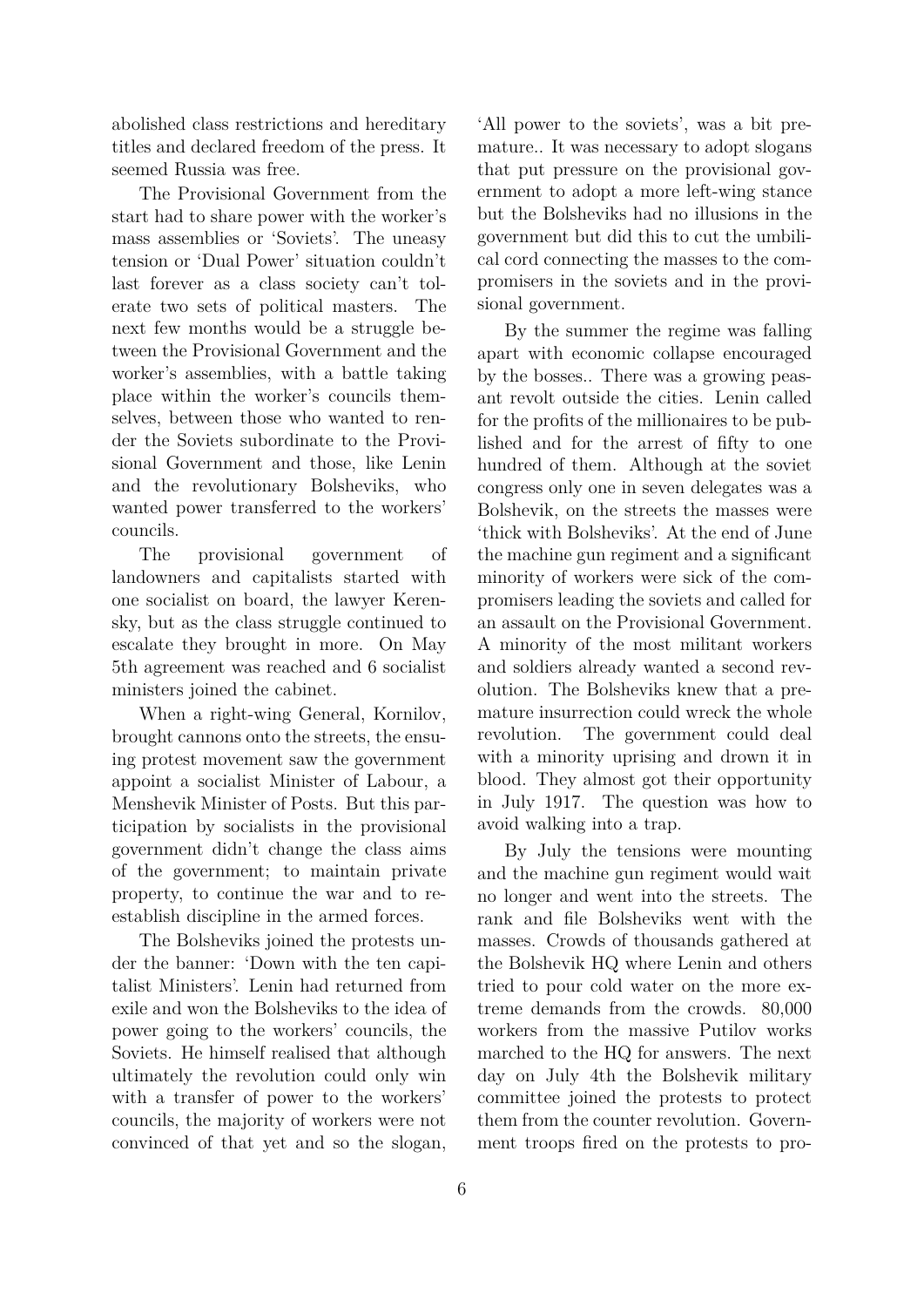voke workers and soldiers. A worker held one of the Mensheviks up against a wall and shouted 'take power when it's given to you, you bastard!' But the compromisers that led the soviets had no intention of removing the Provisional Government. The workers had marched under the slogan 'All power to the soviets' and yet those same soviets didn't want the power. Workers left demoralised and confused. 500,000 had taken to the streets armed and if given the order they certainly could have temporarily seized power in St Petersburg but they would not have held it very long.

The Provisional Government smashed up the Bolshevik HQ and locked up the machine gun regiment. Trotsky was thrown into jail and Lenin went into hiding. Power was handed over to Kerensky. He wanted to balance between the conflicting classes like Napoleon. Right-wing General Kornilov wanted to play the same role and was busy organising for a coup. He wanted to 'hang every single soviet delegate from the end of a rope'. Kerensky was worried that Kornilov might do away with him as well and began to panic. He dismissed the General. News came in that Kornilov was marching on St Petersburg with his 'savage division'. The Mensheviks were terrified and needed a connection with the masses in order to mobilise the defence of the city. The Bolsheviks were quick to jump to the call to defend the city. The 'united front' with the Mensheviks not only strengthened the Bolsheviks and won over masses of workers to their party but also exposed the weakness of the compromisers and the provisional government. As Trotsky explained 'we rest our guns on Kerensky's shoulder to take aim at Kornilov and then we will deal with Kerensky'. Kornilov's coup evaporated. The workers now saw the slander against the Bolsheviks in July as preparation for the August coup. The working class swung over to Lenin's party. In the St Petersburg soviet the workers elected 519 Bolsheviks to 414 compromisers, a majority. By working with the Mensheviks the Bolsheviks had exposed them and destroyed their hold over the class. In the factory committees, which were even closer to the rank-and-file workers, almost all positions went to Bolsheviks. But the Bolsheviks still weren't the majority in all the soviets nationwide.

At this point Lenin proposed a fully left government to the Mensheviks. The Bolsheviks promised to respect such a government and to support it but from the opposition benches. They wouldn't run the state machinery themselves but would support any positive moves such a government made. Lenin had some conditions for such support: the government would have to keep the workers armed to defend against counter revolution and the government would be based on the mass assemblies of workers, soldiers and peasants. Lenin promised the Bolsheviks wouldn't overthrow such a government as long as it acted in workers' interests. The Mensheviks rejected Lenin's offer thereby exposing their own attachment to the rightwing of capitalists and old landed aristocracy. By October the class struggle was at boiling point, the workers were starving, the soldiers were sick of the continuing war and the peasants were burning down the houses of landlords. If the second revolution didn't move forward in a planned fashion, the soldiers and workers would have revolted alone, just like in July 1917, and the whole thing would have been a train wreck. Once the majority of votes in the soviets were going to Bolsheviks and other revolutionaries the time was ripe for a transfer of power to the working class.

The October revolution saw the Bolsheviks lead the workers' soviets in overthrowing the Provisional Government from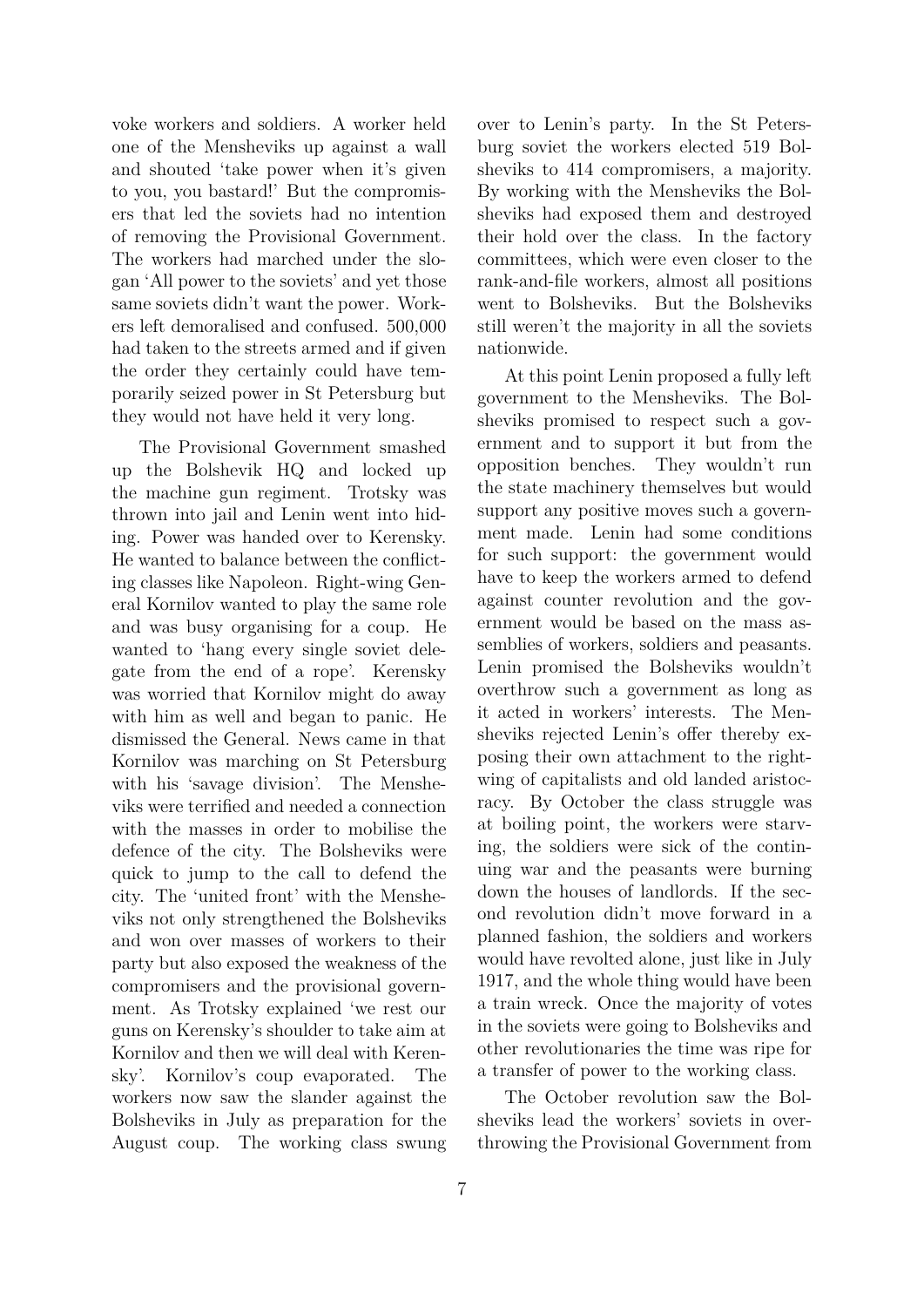the left. This would turn out to be the only occasion where the revolutionary forces got it right.

### **French Popular Front**

By the mid 1930s a series of French Governments had slashed the incomes of public sector workers and peasants through the pursuit of deflationary policies. The country was on the brink of civil war. There were protests by every class in society. The far right wanted to emulate Hitler's accession to power in neighbouring Germany and street fighting ensued after an attempt by the far right protests to enter parliament. The left was frozen and didn't know how to respond; the Socialist Party (a Labour-style party) was far too timid and the Communists were under the influence of Stalin. At this point Stalin was pursuing the nonsense idea that the main enemies of revolutionaries were the reformists in the Socialist Party.

In February 1934 demonstrations by the far right grew. The communist-led CGT union called a general strike while the Socialist Party separately called for a demonstration. The Communist Party called a protest separate from the others but when the crowds from the two protests came together the rank-and-file workers started shouting 'Unity! Unity!' These protests stopped the rise of the right and led to an electoral agreement between the various strands of the left. But the Communists went further than the 'United Front' (the unity of all working class groupings) and called for a 'Popular Front' with the ruling class Radical Party. In May 1936 this 'Popular Front' got a massive vote. The Communist Party went from 10 to 76 seats while the mainstream socialists were the majority in parliament for the first time. The Socialist Party leader, Leon Blum, was able to form a government with

18 Socialists and 13 Radicals; the Communist Party voted for the government but did not join it. This false appearance of radicalism on the part of the Communist Party would prove fatal to the movement subsequently.

The election of the new government led to an explosion of working-class militancy. There were massive demonstrations on the streets and a massive strike wave spread across France. On May 26th workers began taking over the factories. Thousands of workplaces were occupied by workers who thought 'their' government was in power. The rich knew they had to make concessions to the working class and signed new labour laws agreeing to workers' delegates in the factories. Workers wanted more; the working class was beginning to feel the confidence to take over the workplaces and run society in its own interests. The Communist Party was terrified and began to calm down the strikes. Their leader Thorez said: 'It is necessary to know how to end a strike.' The situation wasn't ripe for an immediate revolution in the sense of the October revolution in Russia but instead of ending the strike wave the communists could have called for the establishment of workers' mass assemblies in the workplaces and linked the workplaces together in a national network of councils. This would have created a situation of Dual Power and just as in Russia pointed forward to an eventual challenge to the state machine by the working class. The Communist Party put maintaining their alliance with the upper class Radicals ahead of the interests of the class. They were also taking orders from Stalin in Russia who changed his mind about the Reformists being the main enemy and in the interests of defending Russia wanted Communist Parties to ally with 'progressive' upper class parties to combat fascism. Over a million marched in July 1936 to in support of the government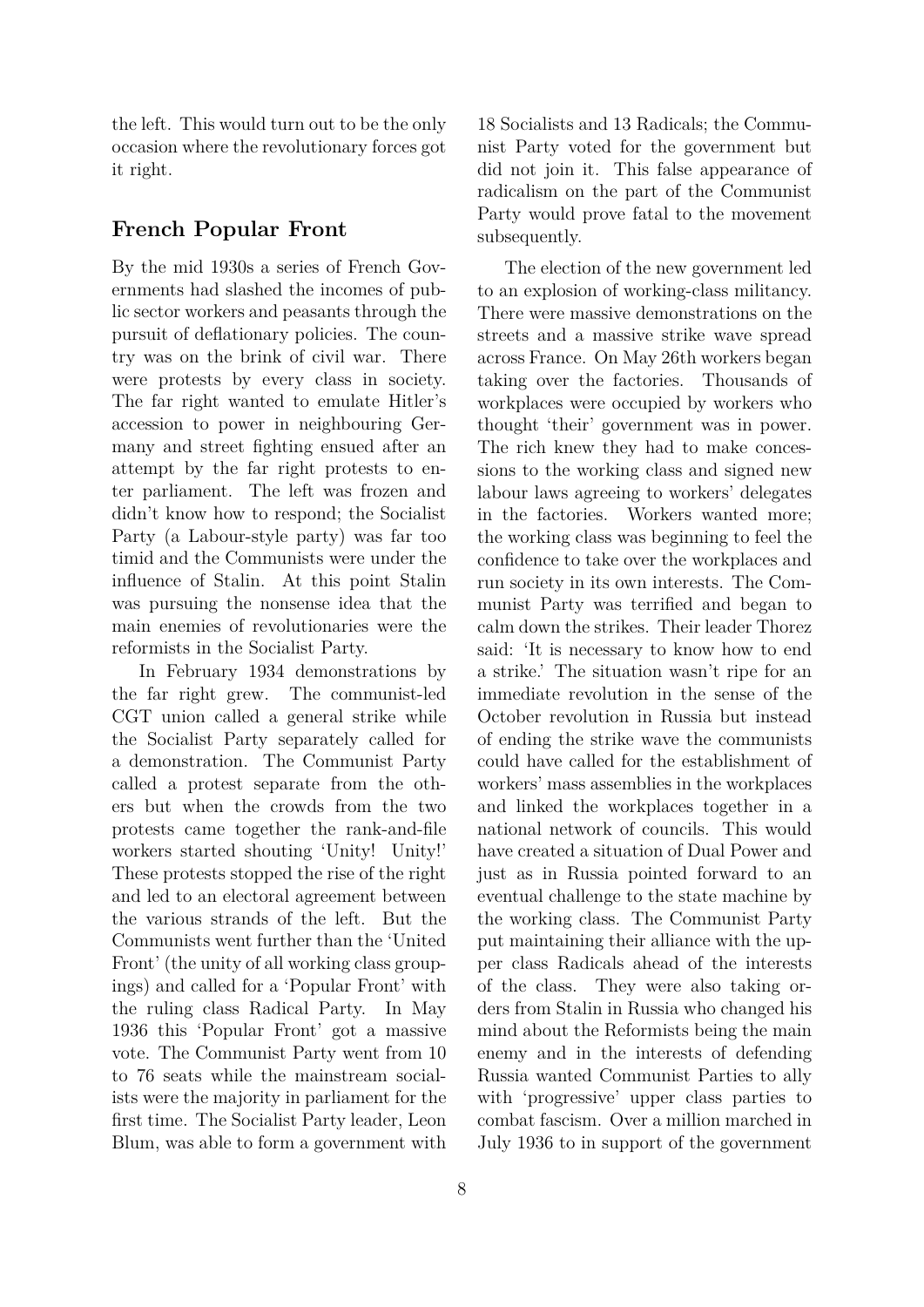but the radical left put nothing forward except a call for 'unity' with the Radicals. A test soon came with the eruption of the Spanish Civil War. The Radical Party blocked sending arms to Spanish workers. As soon as the strike wave died down the Radicals then felt emboldened to demand deflationary policies. Leon Blum, after a short spell of reflationary measures, gave in as the capitalist class took money out of France in order to strangle the left. Meanwhile the police, becoming more emboldened, opened fire on anti-fascist protests killing many.

Leon Trotsky warned that:

The greatest danger in France lies in the fact that the revolutionary energy of the masses will be dissipated in spurts, in isolated explosions like Toulon, Brest and Limoges, and give way to apathy. Only conscious traitors or hopeless muddleheads are capable of thinking that in the present situation it is possible to hold the masses immobilised up to the moment when they will be blessed from above by the government of the People's Front. Strikes, protests, street clashes, direct uprisings are absolutely inevitable in the present situation. The task of the proletarian party consists not in checking and paralysing these movements but in unifying them and investing them with the greatest possible force.[3](#page-5-0)

Blum resigned in July 1937 and a series of Radical Party governments ruled France with some participation by the Socialists. The state saw its chance and moved against the workers with police invading the occupied factories. Renault workers were forced out of their factory by cops who made them give a fascist salute. Workers were assaulted by the police. Thousands of sackings followed as the confidence of workers began to drop and the bosses gained the upper hand. Parliament then banned the Communist Party. The potential for revolution was lost.

### **The Attlee Government in Britain**

The Attlee Government is still used as a reference point for some on the radical left. Ken Loach's film *The spirit of '45* is one example. In 1945 millions of workers voted Labour because they rejected completely the experience of Tory rule and the mass unemployment of the 1930s. This resulted in a massive Labour majority of 146 seats. Attlee's government did carry out radical reforms. In the six years 1945-51 unemployment in Britain never passed a quarter of a million. The Attlee government also established the welfare state. In those years despite the economic difficulties after the war they built 200,000 council houses. The National Health Service was established and was completely free of fees as was secondary education to 15 in state schools.

In 1945, Labour's manifesto *Let Us Face the Future* had stated: 'The Labour Party is a socialist party and proud of it ... its ultimate aim is the establishment of the socialist commonwealth of Great Britain.' Labour promised a 'mixed economy' and Nye Bevan talked about the nationalisation of the 'commanding heights'. In reality 20 percent of industry was nationalised - the railways, mines, gas and electricity. But this was still a capitalist gov-

<span id="page-5-0"></span><sup>3</sup>L. Trotsky *Whither France* [https://www.marxists.org/archive/trotsky/1936/whitherfrance/](https://www.marxists.org/archive/trotsky/1936/whitherfrance/ch03.htm) [ch03.htm](https://www.marxists.org/archive/trotsky/1936/whitherfrance/ch03.htm)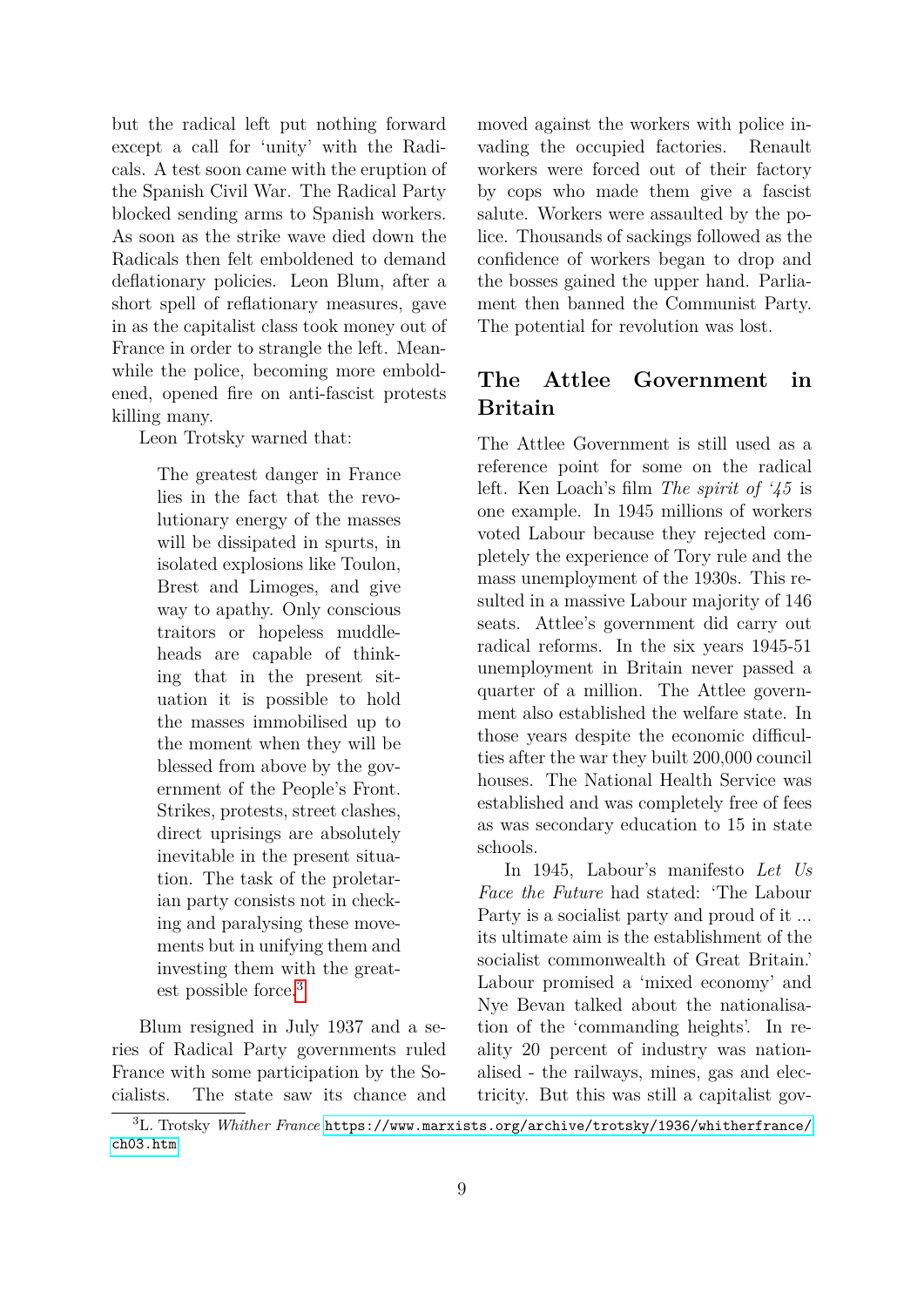ernment. These particular industries were on the verge of grinding to a halt and nationalisation saved them. The Labour leadership also remained happy to believe in the concept of Empire. Attlee himself, Foreign Secretary Ernest Bevin and Herbert Morrison were all stirred by the sentiment of the 'jolly old Empire'. By 1951 Britain was still a profoundly unequal society, in which 1 percent' of the population still owned 50 percent' of all private capital. They also sent in troops on 18 different occasions to break strikes, left the former bosses in charge of the newly nationalised industries, and re-imposed dental and prescription charges in 1951.

The context of this Government was the long boom, with full employment that started during the war and continued for nearly 30 years. This boom was the context for widespread support across the entire ruling class for reforms. Attlee's government should be seen as continuing the war-time consensus in favour of state-run capitalism and the mixed economy. Even the Tory Lord Hailsham understood the potential for post war dissatisfaction to lead to revolt and stated 'If you do not give the people social reform, they are going to give you social revolution'. The reforms were based on the recommendations of the 1942 Beveridge Report, named after its author, the Liberal civil servant Sir William Beveridge. So there was widespread ruling class support for a reforming government that would dissipate working class anger. The key factor in terms of British capitalism delivering those reforms was the post war boom and the high rates of profit. There was an unprecedented temporary compatibility of accumulation and reforma threat of mutiny post war - the Attlee experience was therefore unreproducible without the whole postwar economic and political scenario.

#### **Popular Unity, Chile 1973**

The army moved with great speed. By 8am on the morning of September 11th 1973 they had seized ports, bombed radio stations and taken most of Chile into their hands. By 2.30pm, after aerial bombardment by both jets and a helicopter gunship, the Presidential palace fell and left-wing president Salvador Allende was dead. In the aftermath of the coup, General Pinochet began a reign of rightwing terror which decapitated the working class movement. Thousands were shot, tortured, raped and exiled. Women in captivity were even sexually abused with dogs. The Chilean ruling class, with the backing of the U.S. took terrible revenge on the working class for having the audacity to raise their expectations. 30,000 were killed and 130,000 jailed in disgusting conditions. 40,000 people were herded into the National stadium. As Henry Kissinger remarked, displaying the cruel anti-democratic instincts of the ruling classes: 'I don't see why we need to stand by and watch a country go communist due to the irresponsibility of its own people.'

Salvador Allende and the Popular Unity coalition of the left had been elected in 1970. In Chile and around the world there were those on the left that proclaimed violent revolution a thing of the past. There was now a new 'Chilean road to socialism'. It was supposed to be possible to take over the existing State machinery and use it in the interests of the masses of people. Allende was going to show us a 'new' way to achieve change. At first it seemed that things were improving for the majority of Chileans. Every child got milk. Land controlled by the richest 600 landowners was handed over to 100,000 landless peasants. Workers' hopes were raised. Allende's strategy of 'peace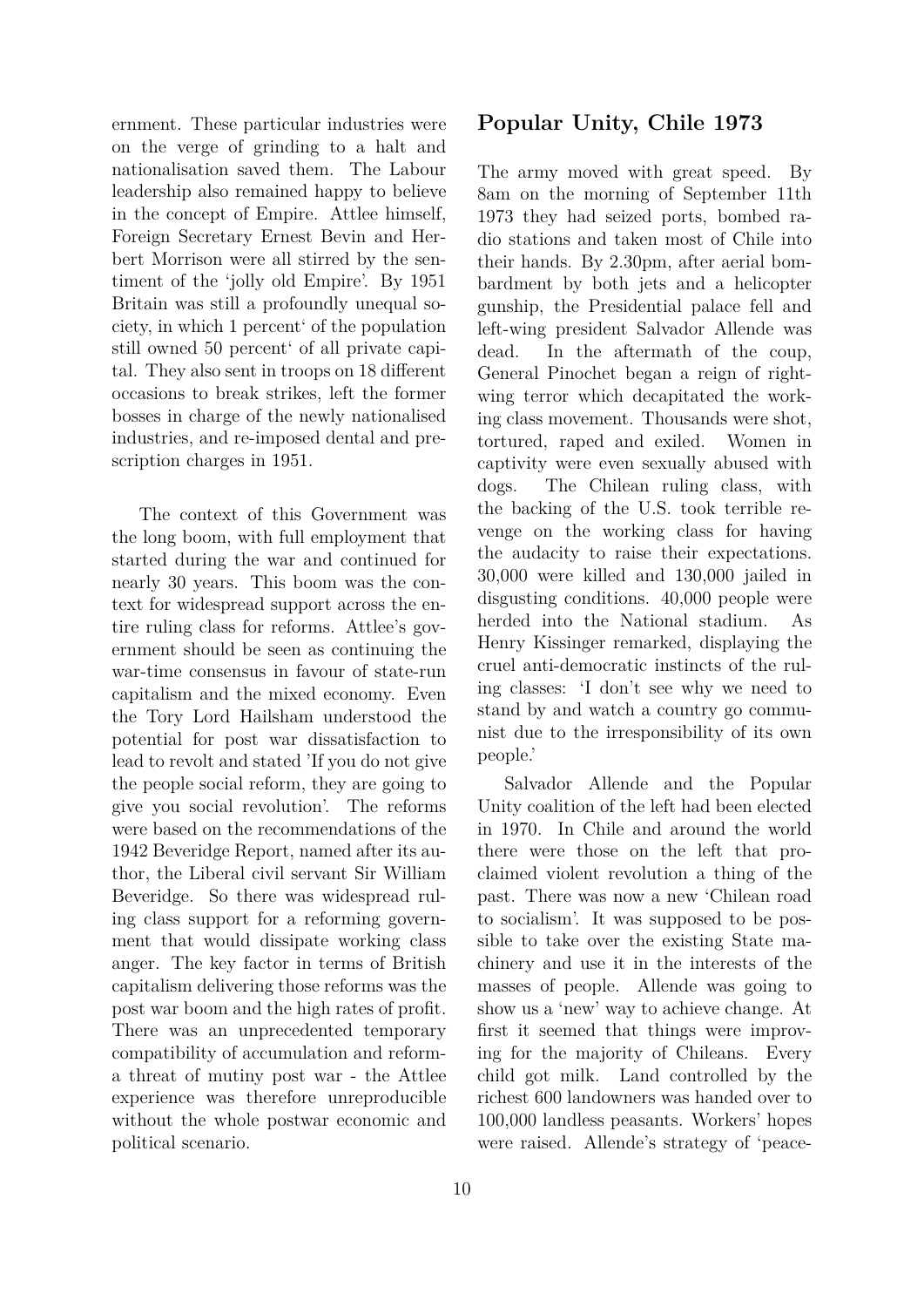ful' gradual change meant appeasing not only the poor but also the Armed forces. He maintained the level of arms spending. He made sure to keep the Generals happy. He also made sure his reforms were no real harm to the interests of Chilean capitalists. 'Enterprises where private ownership of the means of production will remain in force,' it said, 'in terms of numbers they will remain the majority.' Overall it was planned to nationalise only 150 out of the 3,500 firms.

After a year in power everything seemed to be going well for the Popular Unity coalition.. Their votes increased. But at a certain point the increasing confidence of the working class and their demands for greater reforms were becoming incompatible with balancing their interests with those of the capitalist class. The Government had to start making choices. The class struggle escalated as workers thought 'our' government is in power so we should push for more. Allende pleaded with workers to 'limit wage claims' and criticising those who occupied a U.S. bank. He resisted a strike by copper workers and he warned militants they must end their 'illegal seizures of land and property'. The ruling class sensed his weakness. The more the militancy of workers increased the greater the pleas from Allende for restraint. Soon the pleas turned to threats. The rich understood and increased their pressure on Allende to act. Rich housewives marched with their servants banging pots and pans for them. Owners of industry locked their factories and kicked workers out. Through blackmail and sabotage the ruling class fought to get their way. The government took the line that the most militant workers were as bad as the far right; the workers' militancy was 'provoking' the response of the right wing. 'There is an extreme right that traffics in arms and is aiming at civil war, but there are also 'ultra' groups that call themselves 'left' who are following the same course, playing the role of partner in a mad waltz with their political opposites.'

The Government authorised the Grupo Movil of the Carabineros (police) to use force to break up protests called by workers and students. In the city of Concepcion the Grupo Movil killed a 17-year-old student and left 40 wounded. They rounded up activists from far left groups. They sent paratroopers into poor suburbs. These same paratroopers, sympathisers of the far right, were well aware they were practicing for the day they took on Allende himself. He wound the rope around his own neck. When workers started to demand arms to defend their factories against the growing threat from the right Allende was quick to turn on them:

> There will be no armed forces here other than those stipulated by the constitution, that is to say, the Army, the Navy and the Air Force. I shall eliminate any others if they appear.

In March '73 they still received high votes but a massive copper strike from April to July saw the government declare that the copper workers were not part of the working class and call them 'fascists' and 'traitors' despite knowing that those workers had voted 70 percent' for the Popular Unity coalition. There was an attempt at a putsch by the army in June but Allende fell back on support from the 'loyal' elements of the army command. He invited the Christian Democrats to join his Government but they had no interest in propping up a weak government of the left who were clearly in an ever weakening position. In the capital city, Santiago, and in workers' districts mass assemblies of workers were beginning to develop. They were called the Cordones. The role of these was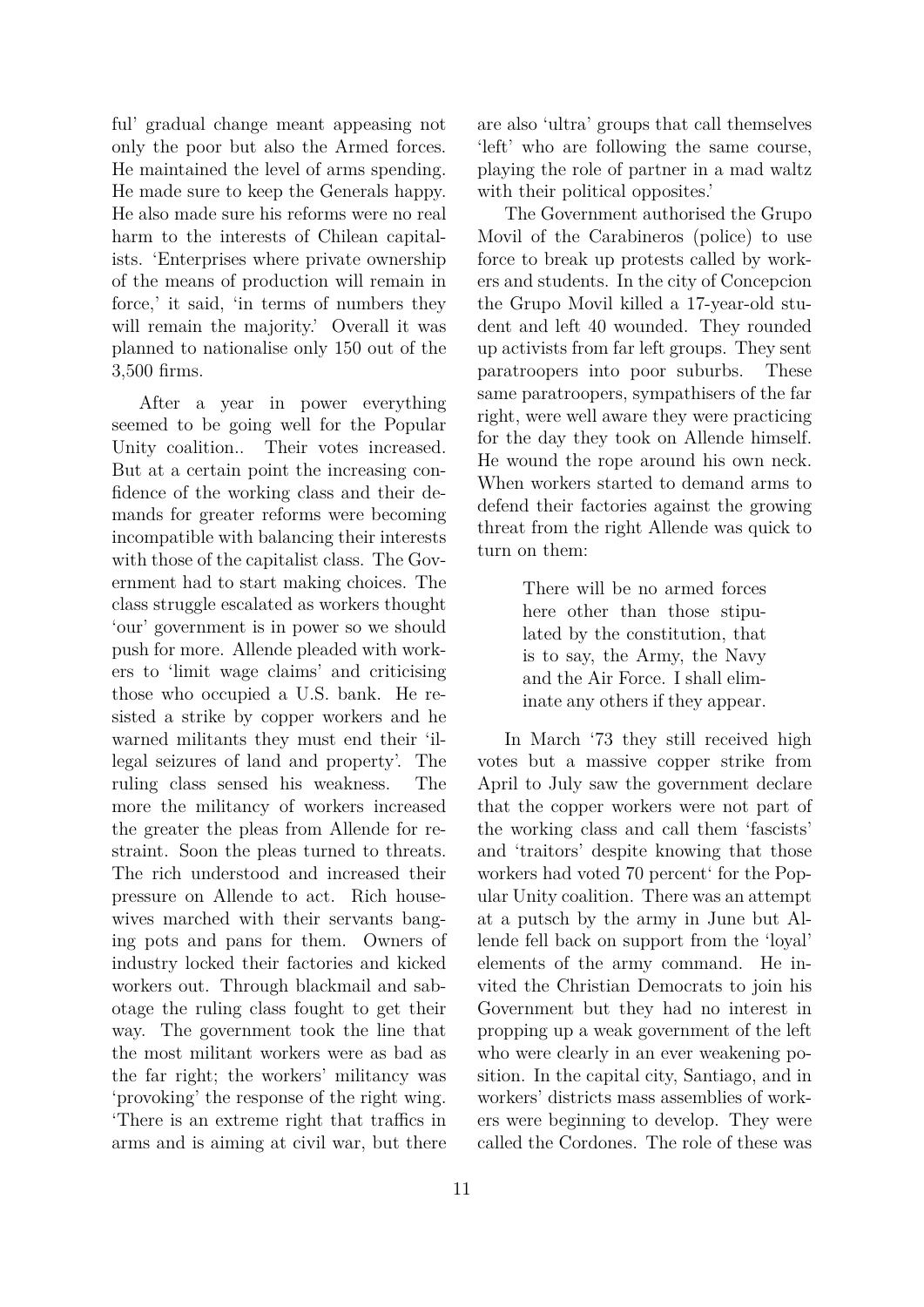described by the Peruvian revolutionary exiled in Chile, Hugo Blanco.

> Cordon is the term used to refer to the concentration of factories along certain avenues in Santiago ... The working class is organised into unions on a factory basis, and these unions are grouped into federations of the various industrial branches ... As in every pre-revolutionary process, the masses are beginning to create new organisations that are more responsive to their struggle, though for the moment they are not abandoning the old ones. The cordones are a partial innovation in the sense that they continue to make use of the unions, but they are linked by zone, by cordon, rather than by industrial branch. At first the top leadership of the CUT refused to recognise the cordones, and the CP called them illegal bodies. Today this is no longer tenable, and the reformists now reluctantly recognise them in view of the fact that their own rank and file has refused to heed their effort to ignore the cordones.

All the elements for a workers' revolution existed but workers instead of looking to their own power and building their own revolutionary organisation, rooted in the mass assemblies, looked to Allende to solve the crisis for them. A revolutionary party uniting the key militants in the working class could have worked alongside workers who were still Popular Unity supporters but pulled them over to the idea

of all power going to the Cordones. Allende paved the road to the coup by his defence of the existing state machine, his compromises with the right and his attacks on any attempt by the workers to escalate the class struggle or to arm themselves for defence.

# **Sweden - 40 Years of Left Government**

In Sweden the Labour-style Social Democrats have been in power as often as Fianna Fáil. It was only after the Second World War, in the context of the global postwar boom, that major concessions were granted to Swedish workers. Sweden had benefited from its natural resources and location selling iron ore to both sides in the war while maintaining a stance of neutrality. The 20th Century opened in Sweden with a massive surge in class struggle which was brought to an end by the partnership agreements between the unions and the bosses in 1938. The Social Democrats were continually in power from 1932 until 1976. Once the postwar boom collapsed class struggle erupted in the 1970s but those struggles were contained by the Social Democrats with the assistance of the trade union bureaucracies.

The fact that the Social Democrats have to some extent represented the interest of workers while at the same time limiting struggles within the confines of capitalism meant that Swedish workers won a decent health care system, creches and in general a society with far less inequality than countries like Ireland. Over the last 30 years the tax burden has increasingly shifted on to the backs of the working class and there has been a continued assault on the welfare state. In other words once the system began to enter a crisis of profitability - a crisis which premised the so-called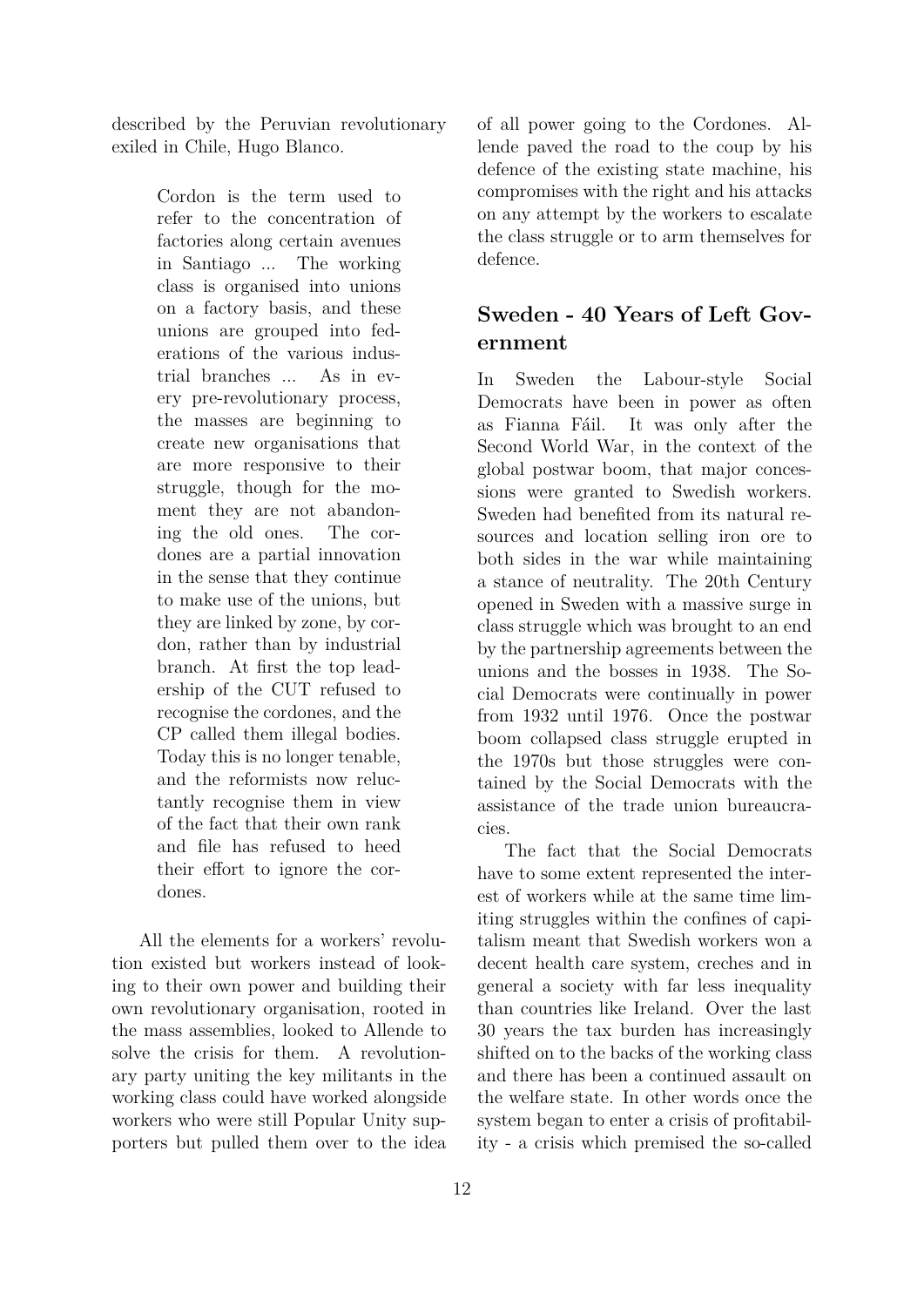neoliberal age; the paring of profits and welfare provision became incompatible and the Swedish ruling class moved to increase profits by pushing more and more of the societal burden on to the backs of workers.

However, while Swedish welfare provision and improvements equality were relatively good they were not the only country to do so and they were time limited too having been increasingly undermined in recent years[4](#page-9-0) . From the 1940s to the early 70s there was an ability for the system as a whole internationally, with high returns on investment, to placate workers' struggles in return for productivity and other deals. With the collapse of profits in the early 70s the capitalist class internationally began to exert pressure on political representatives to get in line with a new neoliberal orthodoxy. Without the post war boom you cannot recreate either the Swedish model or the UK Attlee Government. Those kinds of major reforms are not compatible with a low profit capitalist economy, which is why so many reformists, like the Irish Labour Party, move rightwards in a desire to increase profits and in some distance future to get reforms. They can see their task as getting capitalism healthy first .

#### **Iceland 2009**

On the 6th of October 2008 Geir H. Haarde, the Prime Minister of Iceland, addressed the people to explain the state of the banks. All three of the country's major banks had collapsed and were taken over by the State. From the 11th of October people gathered in front of the Icelandic Parliament every Saturday and held growing meetings, rallies and demonstrations. People called it the 'kitchenware revolution' because of the noise the protesters

made by banging pots and pans. On the 20th of January 2009, the protests intensified. People protesting in front of the Parliament were attacked by riot police.

The protests continued the next day as government buildings were surrounded by protesters.. On the 22nd of January the police used tear gas against the protests. The protest movement created a political crisis and provoked the calling of elections. The Left-Green Movement and the Social Democratic Alliance formed a new government on the 1st of February 2009. There was immense excitement in Iceland and internationally as Jóhanna Sigurðardóttir became the first lesbian head of state. The coalition government was not backed by a majority in parliament. The cabinet consisted of four Left Green ministers and four Social Democratic Alliance ministers.

At first they moved to enact measures popular in the movement. They reorganized the Central Bank of Iceland, put a temporary restriction on auctions due to foreclosures and introduced an ethics code for government. Taking their cue from the nationwide protests and lobbying efforts by civil organisations, the new government decided that Iceland's citizens should be involved in creating a new constitution and started to debate a bill on 4 November 2009 for that purpose. People were even asked to unite in grassroots-based thinktanks.

The next election produced a majority Social Democrat and Green-Left Government. The radical left took the Ministry of Finance. As a consequence the radical left found themselves defending the presence of the IMF in Iceland claiming that the IMF had done deals with the prior governments and they had to go along with it. The IMF wanted the government to respect the Ice-

<span id="page-9-0"></span><sup>4</sup>See Madeleine Johansson 'Sweden's welfare state; myths and realities: a Marxist analysis of the 'Nordic Model" *Irish Marxist Review* 3 http://www.irishmarxistreview.net/index.php/imr/article/view/31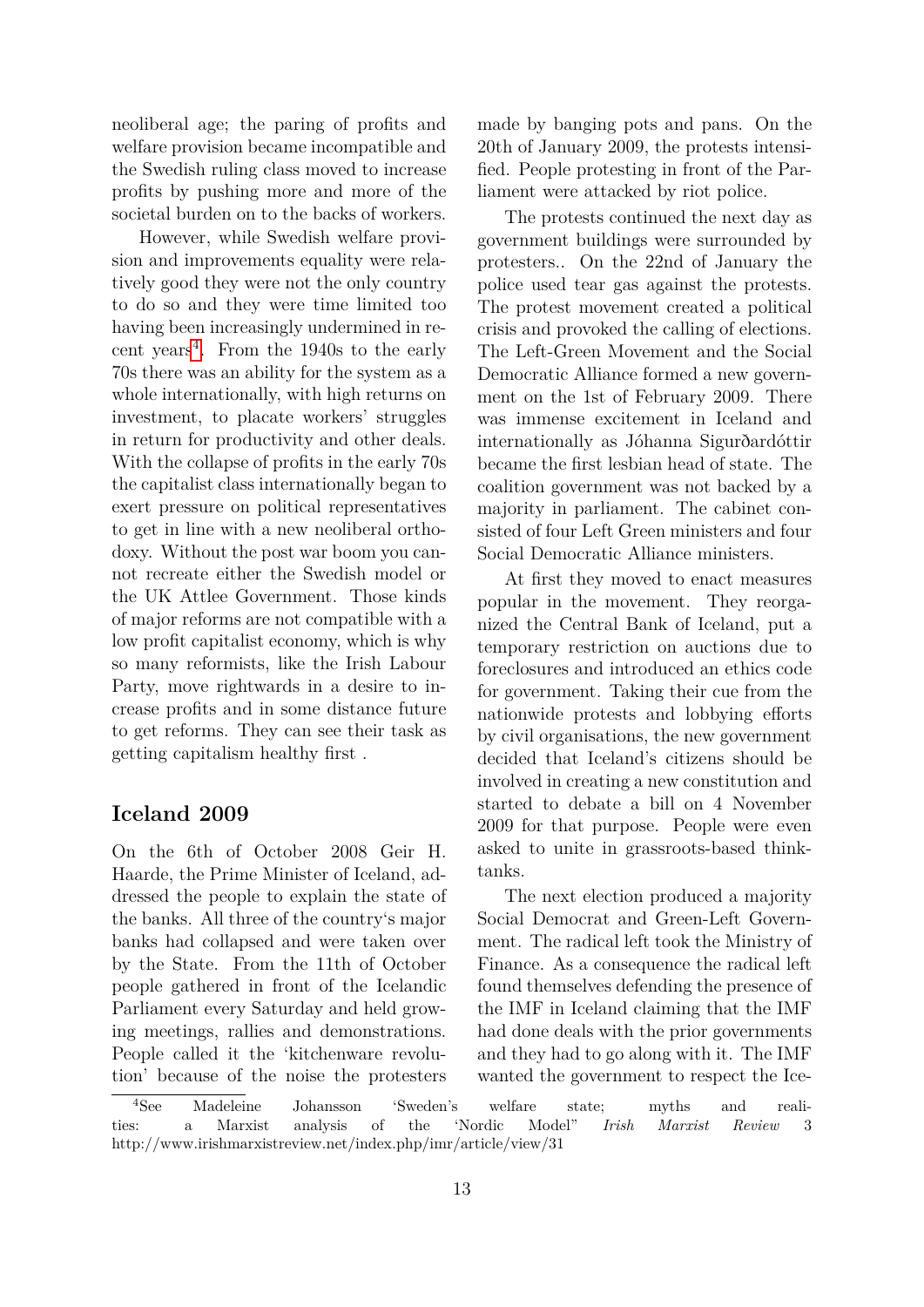save Agreement (which meant paying back the debts of the banks) and the radical left Minister of Finance tried to persuade the nation that for the sake of the economy they had to accept this agreement. The population rejected this in repeated referenda but the government kept on trying to find ways to honour agreements made with the bankers. Iceland nationalised the banks but then privatised them again and most of the creditors sold their stakes to foreign hedge funds. Some 80 percent' of households were swamped in housing loan debts. Real incomes dropped. Measured in dollars the fall in income was 42.7 percent' since 2007. And so although the population was spared austerity, devaluation was used to drop incomes faster than prices, and people lost over a third of their incomes.

The participation of the radical left in Government led to a demoralisation of their supporters and a return of the right. The parties that had caused the crisis in the first place were voted back in. The culmination of the massive protest movement was the rise of a radical left to Government, but the focus on parliament saw a drop in the protest level and the integration of the radical left politicians into the State thereby demoralising their own support base and handing an opportunity to the right. Iceland's Fianna Fáil were back in power. There was no 'Icelandic Revolution.'

### **The Theory of the State**

This apparatus, this group of people who rule others, always possesses certain means of coercion, of physical force, irrespective of whether this violence over people is expressed in the primitive club,

or in more perfected types of weapons in the epoch of slavery, or in the firearms which appeared in the Middle Ages, or, finally, in modern weapons, which in the twentieth century are technical marvels and are based entirely on the latest achievements of modern technology. The methods of violence changed, but whenever there was a state there existed in every society a group of persons who ruled, who commanded, who dominated and who in order to maintain their power possessed an apparatus of physical coercion, an apparatus of violence, with those weapons which corresponded to the technical level of the given epoch.[5](#page-10-0)

The Marxist position on left government has to be informed by our understanding of the state machine as a mechanism that serves the ruling class. No matter how left a parliamentary government is, it is effectively always in coalition with the capitalists because behind parliament lies its connection to the unelected parts of the state. From the earliest states to the modern day state machine, the essence of the state is 'armed bodies' that serve the interests of the ruling class. The police command is tied into the ruling class. Rankand-file cops share prejudices as their role in society brings them into conflict with the workers' movement. The Army command are also tied to the ruling class, but the rank-and-file of the Army can sometimes be won over to the movement as they don't come into conflict with workers on a daily basis like the police, but we can have zero illusions in the top brass of either the

<span id="page-10-0"></span><sup>5</sup>Speech by Lenin 1919 <https://www.marxists.org/archive/lenin/works/1919/jul/11.htm>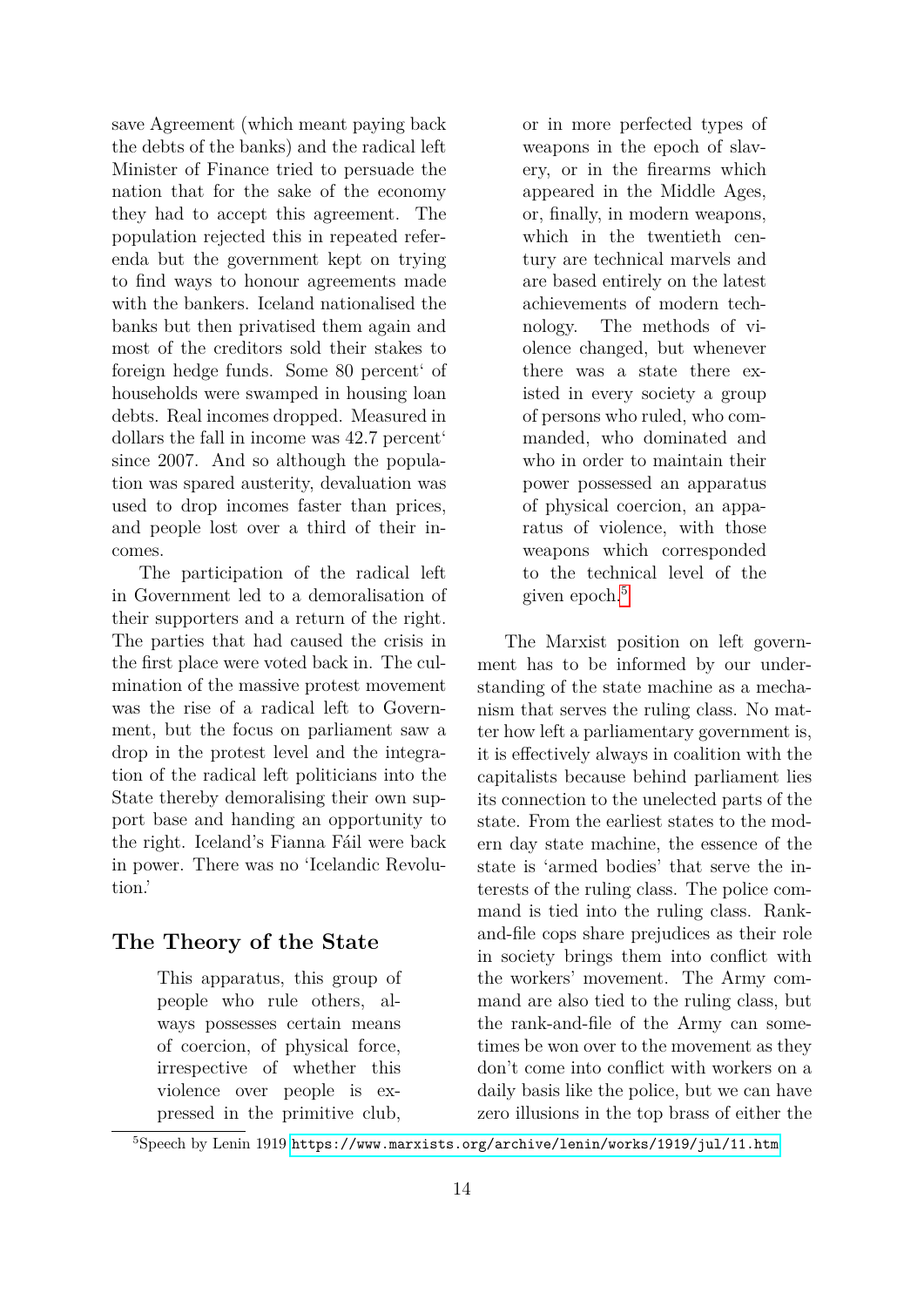Army or the Police. There are prisons and courts and a whole unelected bureaucracy that remains in power throughout changes in parliamentary combinations. If a left government steps out of line and the economic weight of the capitalists isn't enough to force submission then the capitalists can firstly argue that attacks on property are 'unconstitutional', using the separation of powers to charge the government from the upper house or courts and if that doesn't work then the army and police command are in the hands of members of the ruling class, those who share their prejudices. The capitalists, aware of their economic power and control over this machinery of state, can tactically retreat from the frontline of the state, hand over parliament to the left and then use all means at their disposal to force capitulation. So clearly any movement that has illusions in the state, and believes that this machinery serves any purpose other than oppression, is blinding the working class to the key task of any revolution - the life-or-death necessity of dismantling these oppressive structures.

The reformists will argue that the state isn't a class state so for example some of those who lead Syriza are from what's called the 'Euro-communist' movement who mis-quote the Italian Marxist Gramsci to justify a slow march through capitalist institutions. The key battle then becomes about taking over the existing State apparatus and thus compromises become permissible in order to obtain that State power. Once you see power as residing in cabinet you can sacrifice a part of your programme to get the other part through, but this is the path towards becoming a Labour-type Party. The more you 'sacrifice' the more your original demands are lost. Revolutionary methods of struggle: protests, mass strikes and workplace occupations are actually the best methods by which to win reforms as by scaring the ruling class the reforms are more secure and importantly for us they raise the confidence of the working class. The euro-communist position is based on a deep pessimism as to the potential of the working class to liberate itself from capitalist exploitation.

> It follows (from the eurocommunists' theory) that the key struggle for revolutionaries is not a direct assault on state power, but the struggle for ideological dominance, for what Gramsci calls 'hegemony'. Hegemony is won by a long drawn out process that takes many years and demands infinite patience and sacrifice on the part of the working class. In particular, the working class can only become 'counter-hegemonic' by winning over the main sections of the intellectuals and the classes they represent, because of the crucial role they play in manning the apparatus of ideological domination. The working class has to be prepared to sacrifice its own shortterm economic interests in order to do this. And until it has achieved this task, has become the 'hegemonic' class, attempts to seize state power can only end in defeat.<sup>[6](#page-11-0)</sup>

For revolutionaries though the battle to render workers fit to self-govern is connected to the revolution itself- for it is in mass struggle that people throw off rulingclass ideas and begin to grow in confidence. For us the foundation of socialism is

<span id="page-11-0"></span><sup>6</sup>See Chris Harman, 'Gramsci versus Eurocommunism' <http://www.isj.org.uk/?id=239>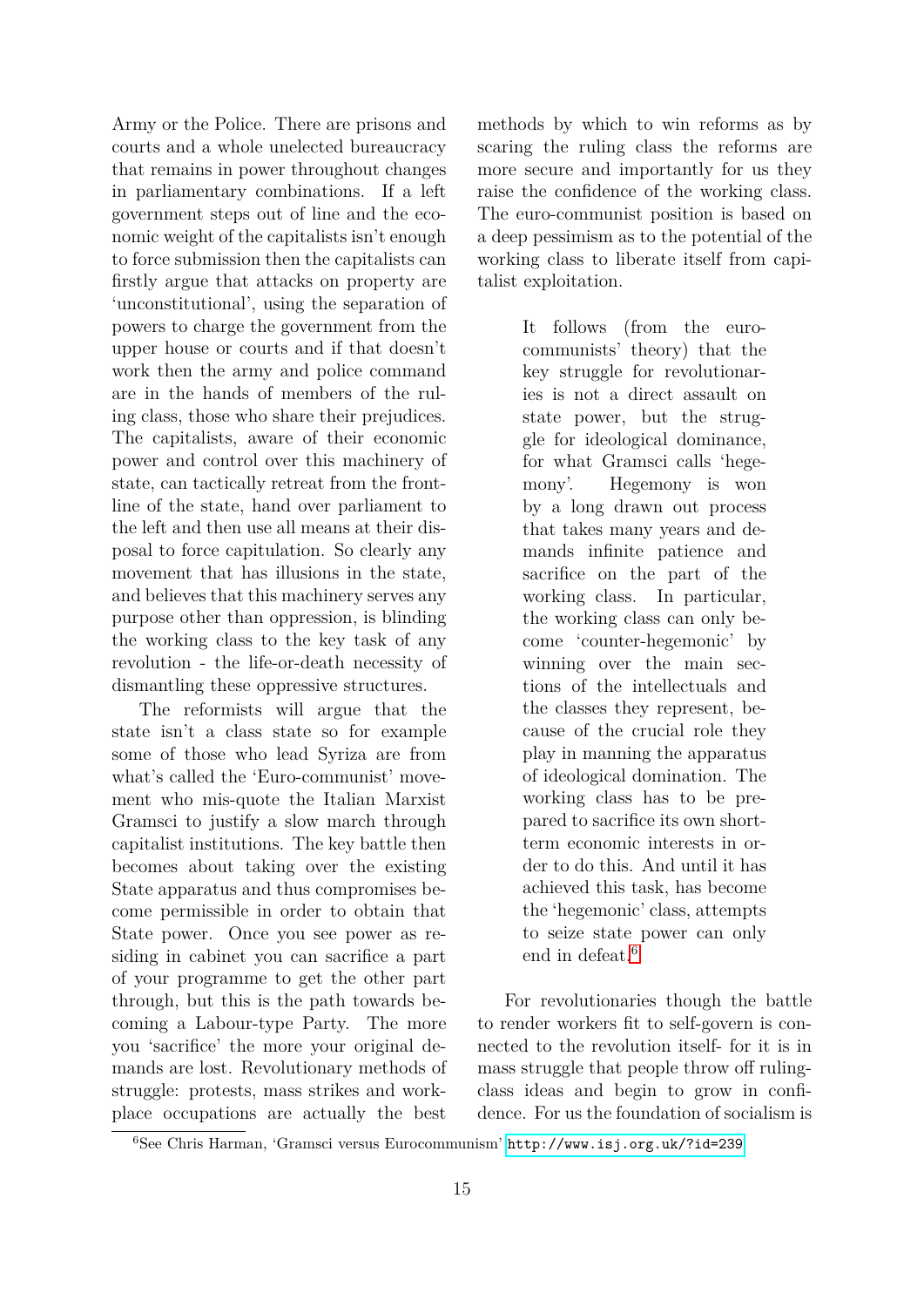not about a slow accumulation of reforms that gradually evolve into a new society - for revolutionaries the key foundation of socialism is the throwing off of rulingclass ideas, what Marx called the 'muck of ages', the pessimistic, sexist and racist filth that flows from the ruling class and is accepted by workers because of oppression and atomisation. No matter how many members of the radical left are elected to parliament we will still live in a society where workers are treated as commodities, bought and sold on the labour market, chained to the power of their boss, where women are treated as second class citizens and objects of men's pleasure, an alienated world where people torture themselves and others. That alienation can only be overcome through struggle. Those same mass struggles also point to an alternative to the repressive state because it is the democratic forms by which workers unite to organise their struggles that can lay the basis of a real democracy. For some the argument will be that the left government is the culmination of the united front. The united front is where revolutionaries unite with reformists in struggle in order to raise the confidence of workers by uniting the class while winning the workers over to revolutionary ideas. In this sense the left government is contradictory as it can both raise worker's confidence and also at the same time it can obscure the path ahead. As Chris Harman put it:

> Hence the all-important paradox: the advent of a left government will only strengthen the workers' movement inasmuch as the class, or at least its vanguard, do not have illu-sions in this government.<sup>[7](#page-12-0)</sup>

fidence, organising mass assemblies, challenging the police, splitting the army and overthrowing the oppressive mechanisms of the capitalist state machine we have obfuscation. For example Poulantzas, a popular thinker amongst euro-communists, says:

> ..the expression 'sweeping transformation of the state apparatus in the democratic road to socialism' suggests that there is no longer a place for what has traditionally been called smashing or destroying that apparatus. The fact remains, however, that the term smashing, which Marx too used for indicative purposes, came in the end to designate a very precise historical phenomenon: namely, the eradication of any kind of representative democracy or 'formal' liberties in favour purely of direct, rank-and-file democracy and so-called real liberties. It is necessary to take sides. . . talk of smashing or destroying the state apparatus can be no more than a mere verbal trick. What is involved, through all the various transformations, is a real permanence and continuity of the institutions of representative democracy—not as unfortunate relics to be tolerated for as long as necessary, but as an essential condition of democratic socialism.

This means dropping the 'dictatorship of the proletariat', an unfortunate phrase considering the subsequent history of the revolutionary movement post-Marx but a

<span id="page-12-0"></span>So instead of workers growing in con-

<sup>7</sup>Chris Harman & Tim Potter ' The workers' government' See more at: [http://www.swp.ie/content/](http://www.swp.ie/content/workers-government#sthash.Y5I7Oc3y.dpuf) [workers-government#sthash.Y5I7Oc3y.dpuf](http://www.swp.ie/content/workers-government#sthash.Y5I7Oc3y.dpuf)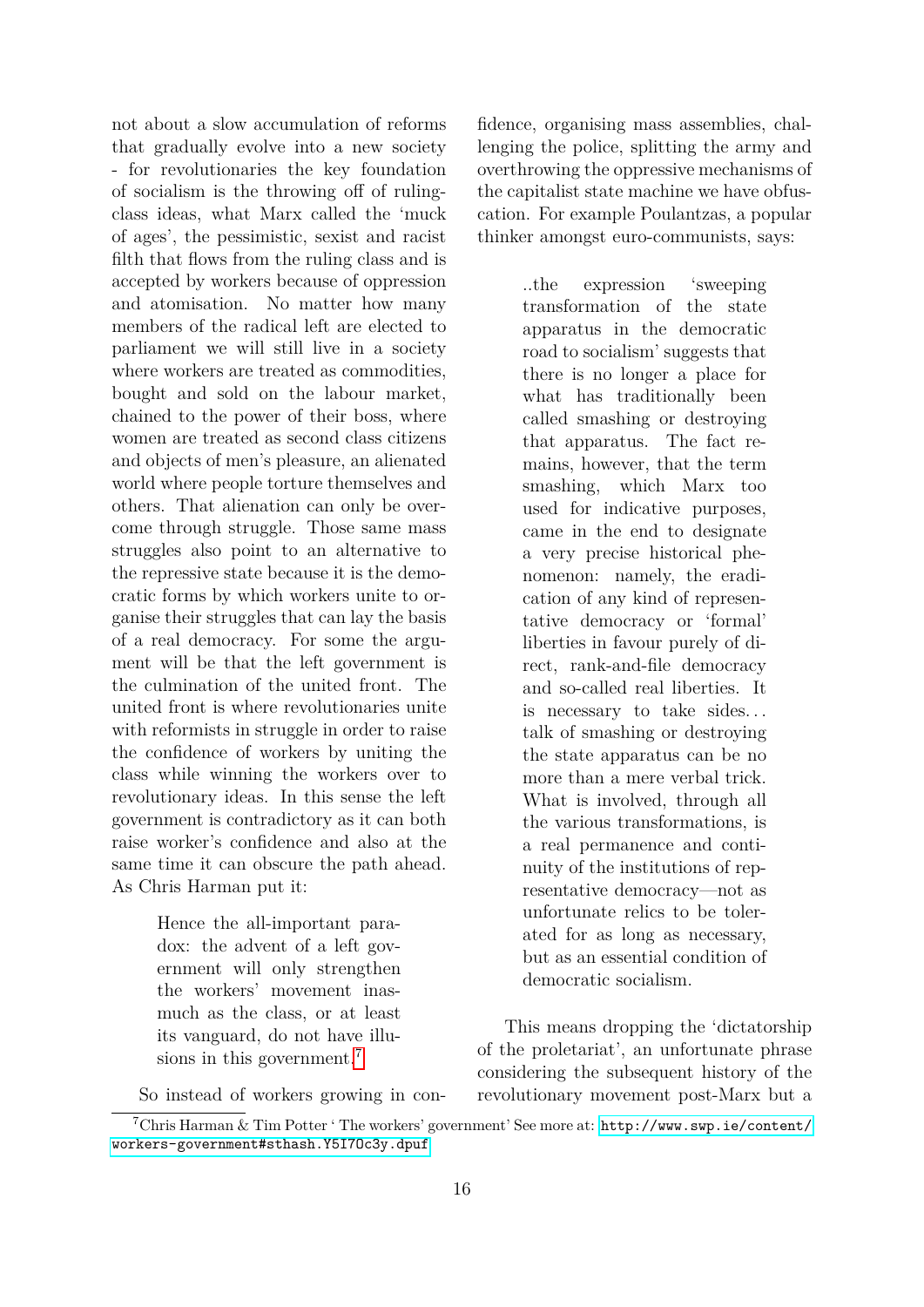key idea nonetheless. For Marx 'dictatorship' did not have the resonance it has for us living after Stalinist and fascist regimes. Marx understood dictatorship to mean the taking of emergency powers and, as the phrase indicates, not by an individual or group of individuals but by the 'proletariat', that is, the working class as a whole. For Marx the culmination of a revolutionary transformation of necessity is the coming to power of the mass assemblies of workers, where any representatives are on workers' wages and subject to recall by a show of hands. In other words, Marx is describing direct workers' democracy rooted in our workplaces and communities. Why 'dictatorship' then? Well Marx understood that the rich don't give up without a fight; they try to use their economic power to destroy the working class movement, by locking workers out of workplaces and moving money out of the economy. But when economic terrorism fails they resort to armed force as in Chile in 1973. In response to this the workers' assemblies would need to link up on a national basis to hold down the sabotage of the rich. So it's about defending organic democracy that has grown from below in the name of the majority who exercise that democracy. The best way to conduct struggle is to involve as many workers as possible in the transformative process of the struggle, pointing the way to an alternative to the capitalist state. We can drop the phrase 'dictatorship of the proletariat' as old fashioned and prone to misunderstanding, but the content of the phrase, and the establishment of a really democratic working class alternative to the state is still an essential, and on occasion life or death, task for the working class. What this means is that revolutionaries push for workers to conduct struggles using the most democratic means possible, to point every struggle towards the formation of workers' councils which eventually make their way into the workplaces thereby offering an alternative to the repressive state machine which we are for overthrowing from the left whether or not it has a left colouration i.e. we want to replace the state with an alliance of councils which might mean overthrowing political leaders like Kerensky or Allende but from the left.

# **Tactics for the present situation**

The debate over left governments and the nature of the State become immediate debates not just because of the rise of the radical left in Greece and Spain but also because of the political crisis in Ireland. Socialists need to engage with workers' expectations and current level of class consciousness while at the same time explaining in popular language the stunted nature of democracy under capitalism and the necessity for a new, truly democratic socialist system. In the past socialists have dealt with left government through the tactic of 'external support' - that means we would never run the oppressive state machinery but we would explain to workers that we are willing to support a left government as long as it acts in worker's interests but from the opposition benches. We would continue to support a left government as long as it acted in workers' interests but would be free to mobilise the power of the working class to both fight off the offensives of the bosses and also to move beyond reliance on the left government to forms of working class democratic self-organisation and to socialism, the basis of which is the self-emancipation of the working class. Liberation for workers and the oppressed can never be handed down from on high no matter what the intentions of those who attempt to do so.